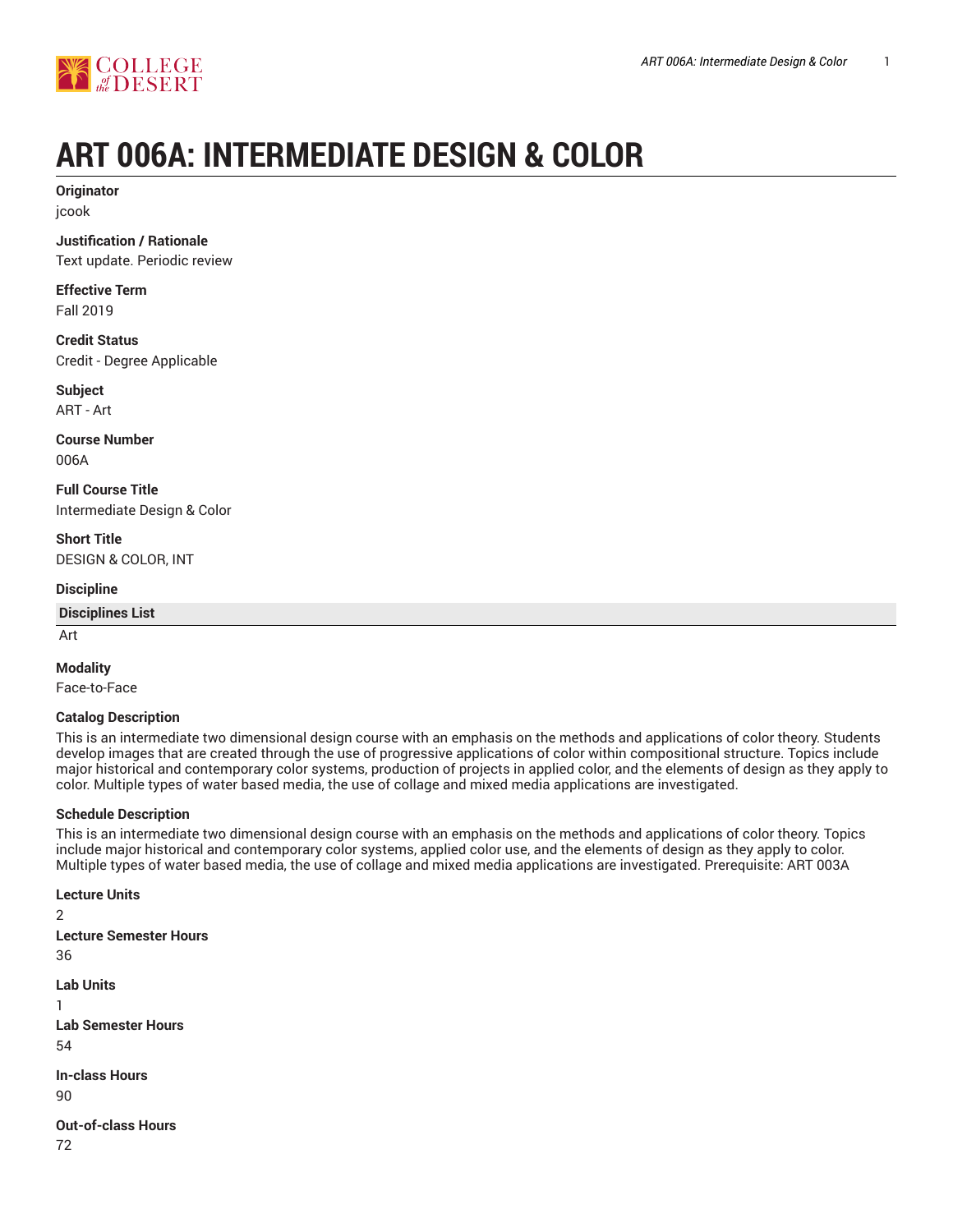

#### **Total Course Units**

3 **Total Semester Hours**

162

**Prerequisite Course(s)** ART 003A

## **Required Text and Other Instructional Materials**

**Resource Type** Book

**Author** Bleicher, Steven

**Title** Contemporary Color: Theory and Use

**Edition**

2nd

**City** Clifton Park, NY

**Publisher** Cengage Learning

**Year** 2012

**College Level** Yes

**ISBN #** 101111538913

**Resource Type**

Book

**Author**

Finlay, Victoria

**Title** Color: A Natural History of the Palette

**City** New York

**Publisher** Random HOuse

**Year** 2004

**College Level** Yes

**ISBN #** 0812971426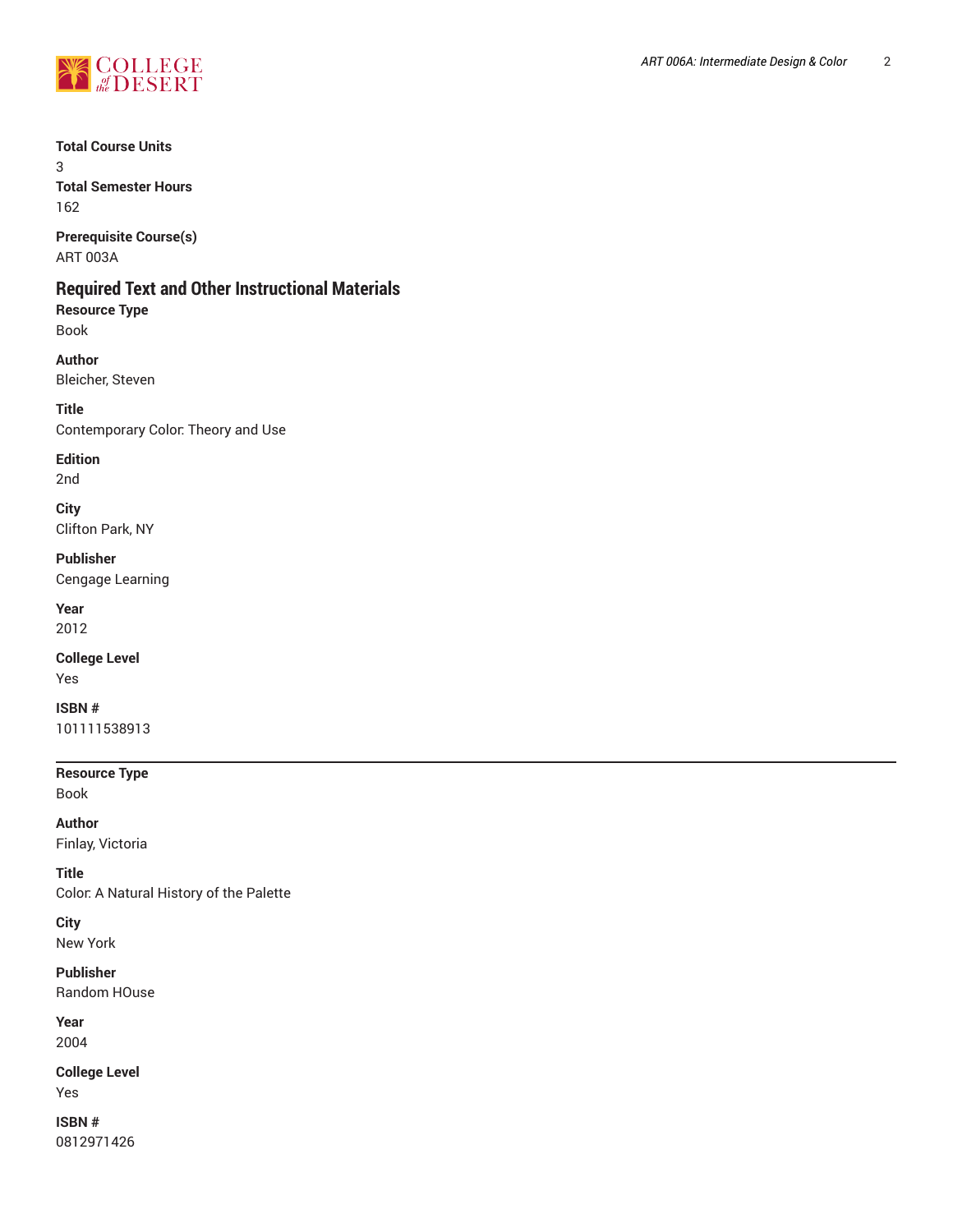

#### **Resource Type**

Book

### **Formatting Style**

MLA

#### **Author**

Fraser, Pamela

#### **Title**

How Color Works: Color Theory in the 21st Century

**City**

New York

**Publisher** Oxford University Press

**Year** 2019

**College Level** Yes

**ISBN #** 9780190297220

#### **For Text greater than five years old, list rationale:**

Color theory currently fixed in time. Text information remains applicable.

#### **Class Size Maximum**

25

#### **Entrance Skills**

1. Student is aware of a range of design possibilities through inherent qualities of basic visual compositional elements.

2. Student composes compositional structure through the successful use of basic elements and principles of design.

- 3. Student applies basic theoretical schematic and symbolic color use employing aesthetics, creativity and quality craftsmanship.
- 4. Student creates basic design compositions through the use of basic design media.

5. Student visually present and critique their own work and of their peers in an oral presentation on a professional level.

#### **Prerequisite Course Objectives**

ART 003A-Present ideas and completed works of art in a professional format both visually and verbally.

ART 003A-Objectively analyze and assess their own work as well as the work of others.

ART 003A-Identify, analyze and resolve basic technical problems inherent to basic design medium such as pencil, pen, papers, marker and water based paint.

ART 003A-Demonstrate an understanding of organizational factors and be able to use them effectively in developing basic compositional structure.

ART 003A-Acquire knowledge of human responses to visual stimuli through the range of possibilities and unique qualities inherent in each of the visual elements.

ART 003A-Develop basic skills in the effective use of design and colors

ART 003A-Evaluate the means by which a design problem may be solved.

#### **Course Content**

- 1. Review of basic compositional structure, theoretical and symbolic color use followed by progressive applications of intermediate level design elements and principles.
- 2. Intermediate level application of color to composition.
- 3. Historical aspects of color theory investigation which includes Birren, Munsell and Albers theories.
- 4. Historical aspects of color and color palette development.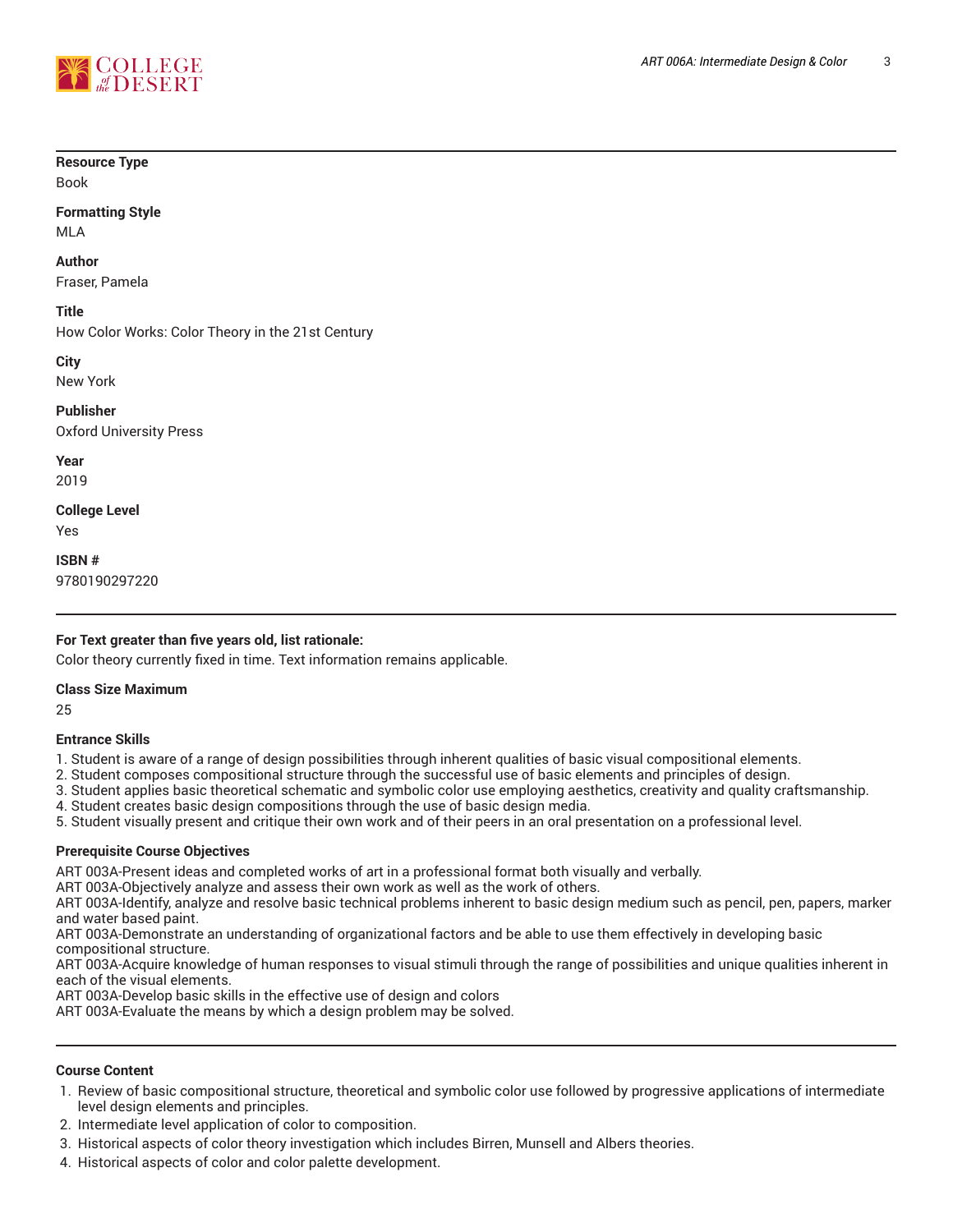

- 5. Intermediate level color systems and organization.
- 6. How color is perceived: light, vision and the brain.
- 7. Review of value, hue, intensity (chroma) and color temperature.
- 8. Colors, palettes, materials and types of paint including their inherent qualities.
- 9. Characteristics of gouache paint.
- 10. Additive and subtractive color (light versus paint).
- 11. Optical vs. process color vs. pigment color mixing.
- 12. Local, subjective and expressive color; intermediate level psychology of color and cultural influences on color usage.
- 13. Color usage in contemporary art and design.
- 14. Aspects of collage integration in intermediate level compositions.
- 15. Color and technology.
- 16. Theoretical and conceptual approaches to the multiple and sequential picture plane and the effects color has in development thereof.
- 17. Critical evaluation and critique of class projects.

#### **Lab Content**

- 1. Intermediate level design assignments in which the student is required to demonstrate knowledge and skill in the use of the principles of color theory.
- 2. Intermediate level design assignments in which the student is required to use a variety of color systems and application techniques appropriate to different art historical periods and styles.
- 3. Albers color studies to include grounds affecting one original color, one color to appear as two different colors and two different colors to appear as one color.
- 4. Collage integration in intermediate level compositions.
- 5. Color determination and replication in paint based on a process color image.
- 6. Use of spray mount and double sided tack film for mounting on board of design executed on paper substrate.

#### **Course Objectives**

|                           | <b>Objectives</b>                                                                                                                                                                                                                                                                                                                                |  |  |
|---------------------------|--------------------------------------------------------------------------------------------------------------------------------------------------------------------------------------------------------------------------------------------------------------------------------------------------------------------------------------------------|--|--|
| Objective 1               | Distinguish an intermediate level of design and color knowledge and the range of its use from traditional to<br>contemporary applications.                                                                                                                                                                                                       |  |  |
| Objective 2               | Utilize intermediate design and theoretical color applications that illustrate a working knowledge of color systems and<br>color organization through principles of color perception - light, vision, and the brain, additive and subtractive color<br>(light and paint), value, hue, intensity (chroma/saturation level) and color temperature. |  |  |
| Objective 3               | Comprehend and describe how color is perceived biologically, psychologically, culturally, symbolically and intuitively.                                                                                                                                                                                                                          |  |  |
| Objective 4               | Independently complete color assignments using applications that exemplify the skillful use of a variety of artistic<br>materials, techniques and tools.                                                                                                                                                                                         |  |  |
| Objective 5               | Present their work and verbally communicate an understanding of color theory and principles in the history of art<br>citing individual aesthetic insight and judgements related to their own artwork.                                                                                                                                            |  |  |
| Objective 6               | Distinguish relationships between color and composition in historical and contemporary art and design.                                                                                                                                                                                                                                           |  |  |
| Chudant Loopping Outcompo |                                                                                                                                                                                                                                                                                                                                                  |  |  |

#### **Student Learning Outcomes**

|           | Upon satisfactory completion of this course, students will be able to:                                                                                                                              |
|-----------|-----------------------------------------------------------------------------------------------------------------------------------------------------------------------------------------------------|
| Outcome 1 | Create a broad range of intermediate color theory applications with intermediate elements and principles of<br>compositional structure including the application of mixed media collage techniques. |
| Outcome 2 | Utilize on an intermediate level, a variety of color systems and applications appropriate to different art historical<br>periods and styles.                                                        |
| Outcome 3 | Analyze and evaluate intermediate level design works and use of color systems in a verbal critique format.                                                                                          |

#### **Methods of Instruction**

| <b>Method</b>                      | Please provide a description or examples of how each instructional<br>method will be used in this course.                                                                                                                                                                                       |
|------------------------------------|-------------------------------------------------------------------------------------------------------------------------------------------------------------------------------------------------------------------------------------------------------------------------------------------------|
| Demonstration, Repetition/Practice | Instructor demonstrates in groups proper safety use of equipment and<br>design materials prior to assignments. After clarifying assignment<br>concept, instructor demonstrates affective use of format and materials<br>using vocabulary and technical applications relevant to the assignment. |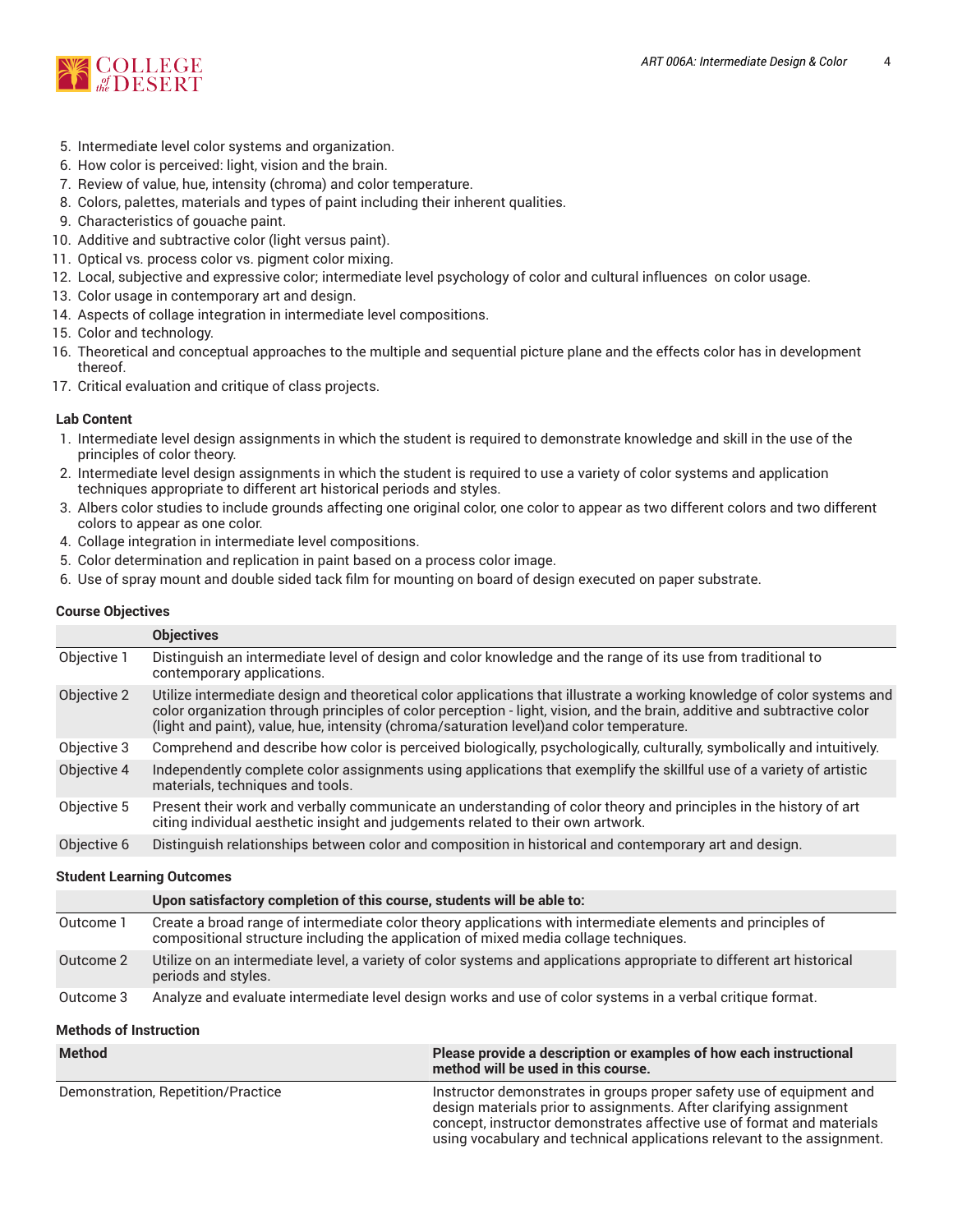# **NE COLLEGE**

| Activity                          | During designated laboratory time instructor assists students work<br>individually and in groups using a variety of visual approaches such as<br>sketches and visual "blueprint" proposals in draft format in preparation<br>for final visual resolution. |  |
|-----------------------------------|-----------------------------------------------------------------------------------------------------------------------------------------------------------------------------------------------------------------------------------------------------------|--|
| Technology-based instruction      | Instructor demonstration of "smart phone" as a design tool.                                                                                                                                                                                               |  |
| Self-exploration                  | Instructor encourages students to "look beyond the realm of their<br>familiar" when creating design work                                                                                                                                                  |  |
| Observation                       | Students view electronic and/or physical examples of artworks relevant<br>to specific assignment. Examples are created by instructor or other<br>professionals in the field.                                                                              |  |
| Lecture                           | Instructor informs, guides and advises students in conceptual, format<br>and medium use relevant to assignment.                                                                                                                                           |  |
| Skilled Practice at a Workstation | Students preform necessary tasks to complete assignments at an<br>individual workspace (drawing table).                                                                                                                                                   |  |
| Laboratory                        | Instructor demonstrates hands-on technical applications relating to<br>assignments prior to students working on assignments.                                                                                                                              |  |
| Participation                     | Along with regular class lecture/lab activities, instructor leads individual<br>and group critiques to best understand student work.                                                                                                                      |  |

#### **Methods of Evaluation**

| <b>Method</b>                                    | Please provide a description or examples of how<br>each evaluation method will be used in this course.                                    | <b>Type of Assignment</b> |
|--------------------------------------------------|-------------------------------------------------------------------------------------------------------------------------------------------|---------------------------|
| Written homework                                 | Students write on color observations in their "Color<br>Reference Journal"                                                                | Out of Class Only         |
| Self-paced testing, Student preparation          | Students read handouts describing assignment and<br>create informal "rough" sketches pertaining to each<br>assignment.                    | In and Out of Class       |
| Student participation/contribution               | Instructor assesses student's progress as students<br>participate in assignment activity.                                                 | In Class Only             |
| Self/peer assessment and portfolio evaluation    | In preparation for critiques, students ask questions<br>of themselves relevant to goals and objectives of<br>assignments.                 | Out of Class Only         |
| Product/project development evaluation           | Students create series' of sketches in preparation<br>for in class studio work.                                                           | Out of Class Only         |
| Group activity participation/observation         | Students discuss peer to peer as well as groups<br>while observing differing visual problem resolutions.                                  | In Class Only             |
| Computational/problem-solving evaluations        | Design is problem solving. Critiques explore the pros In Class Only<br>and cons of the visual result.                                     |                           |
| Guided/unguided journals                         | Students write weekly on "Color Observations"<br>resulting with an outcome of a "Color Reference<br>Journal".                             | Out of Class Only         |
| Critiques                                        | Each assignment is critiqued through student him/<br>herself, their peer and instructor verbal observations<br>and input.                 | In Class Only             |
| Term or research papers                          | Students write essay based on how they, as<br>humans, fit in the every-day-world and how color<br>might affect perception and deductions. | Out of Class Only         |
| Laboratory projects                              | Students continue work beyond designated class<br>time to complete assignments,.                                                          | Out of Class Only         |
| Presentations/student demonstration observations | Students prepare for class visual presentations and<br>demonstrations.                                                                    | Out of Class Only         |
| Presentations/student demonstration observations | Students prepare for class verbal presentations on<br>selected readings.                                                                  | Out of Class Only         |
| Product/project development evaluation           | Outside of critiques, instructor works one-on-one<br>with individual students.                                                            | In Class Only             |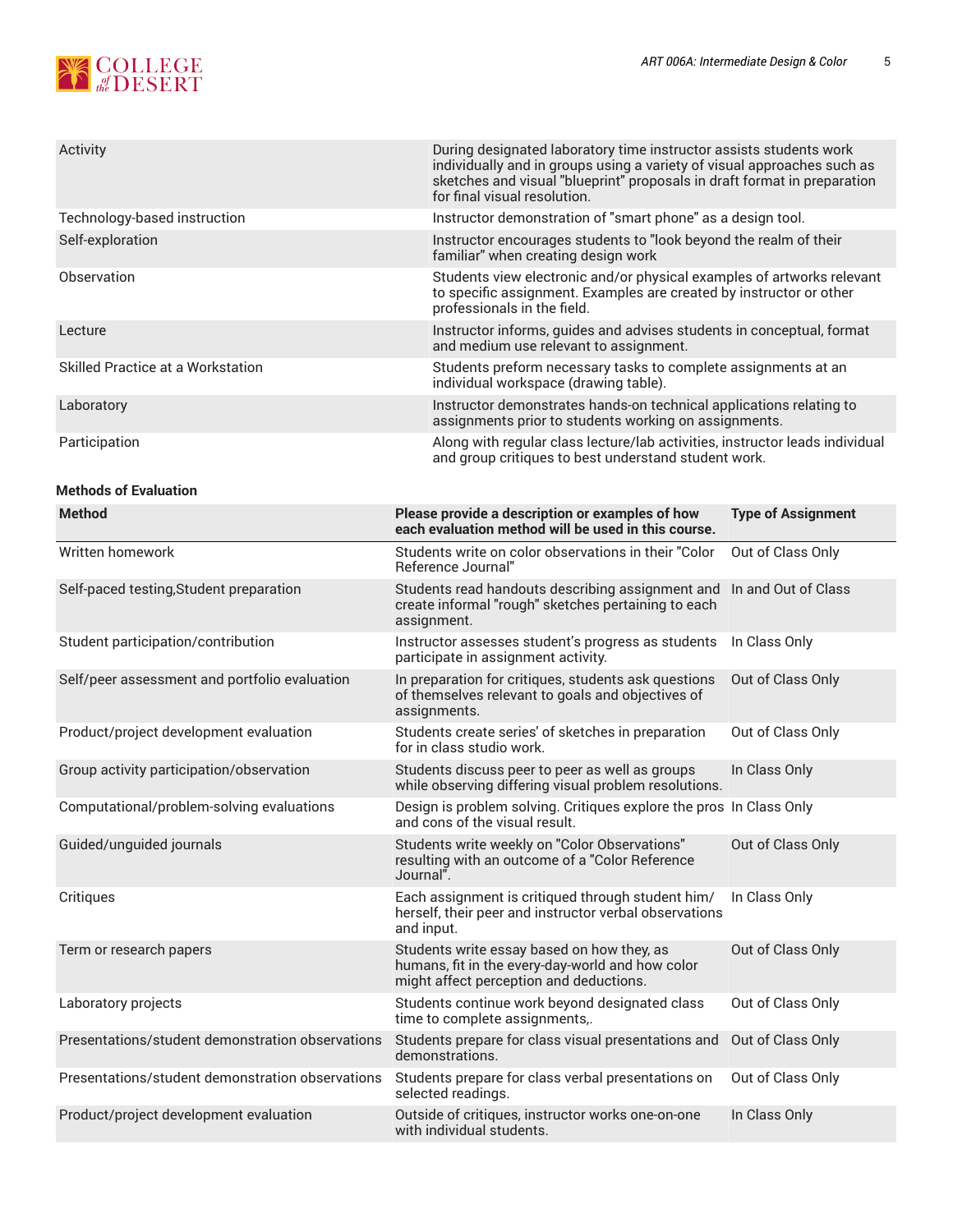

#### **Assignments**

#### **Other In-class Assignments**

1. Schematic use of color in series of progressive image building compositions utilizing intermediate level design elements and principles.

2. Warm/cool color applications in a two part design composition series based on organic and geometric extrapolated shapes from existing forms.

3. Cross-cultural design with historical color usage.

- 4. Non-objective or narrative mixed media collage in which existing process color constitution is identified and replicated.
- 5. Oral presentation on conceptual, subjective and symbolic attributes of color.

6. Color Theory Reference Book to include using gouache definition of primary, secondary and tertiary hues; tints tones and shades of one color; desaturation of complements; subjective color combinations; ground color in grey, white and black affecting primary and secondary hues; subjective color definition of "pretty" and "ugly" color; color as content with written descriptive sidebars; arbitrary colors.

7. Albers color exercises.

4. Final self-designed project

#### **Other Out-of-class Assignments**

1. Color theory reference book with weekly assignments of intermediate color applications.

2. On going color journal.

3. Color autobiography essay.

4. Preparation of verbal presentation on historical, social and psychological aspects of individual hues.

#### **Grade Methods**

Letter Grade Only

#### **MIS Course Data**

**CIP Code** 50.0701 - Art/Art Studies, General.

**TOP Code** 100200 - Art

**SAM Code** E - Non-Occupational

**Basic Skills Status** Not Basic Skills

**Prior College Level** Not applicable

**Cooperative Work Experience** Not a Coop Course

**Course Classification Status** Credit Course

**Approved Special Class** Not special class

**Noncredit Category** Not Applicable, Credit Course

**Funding Agency Category** Not Applicable

**Program Status** Program Applicable